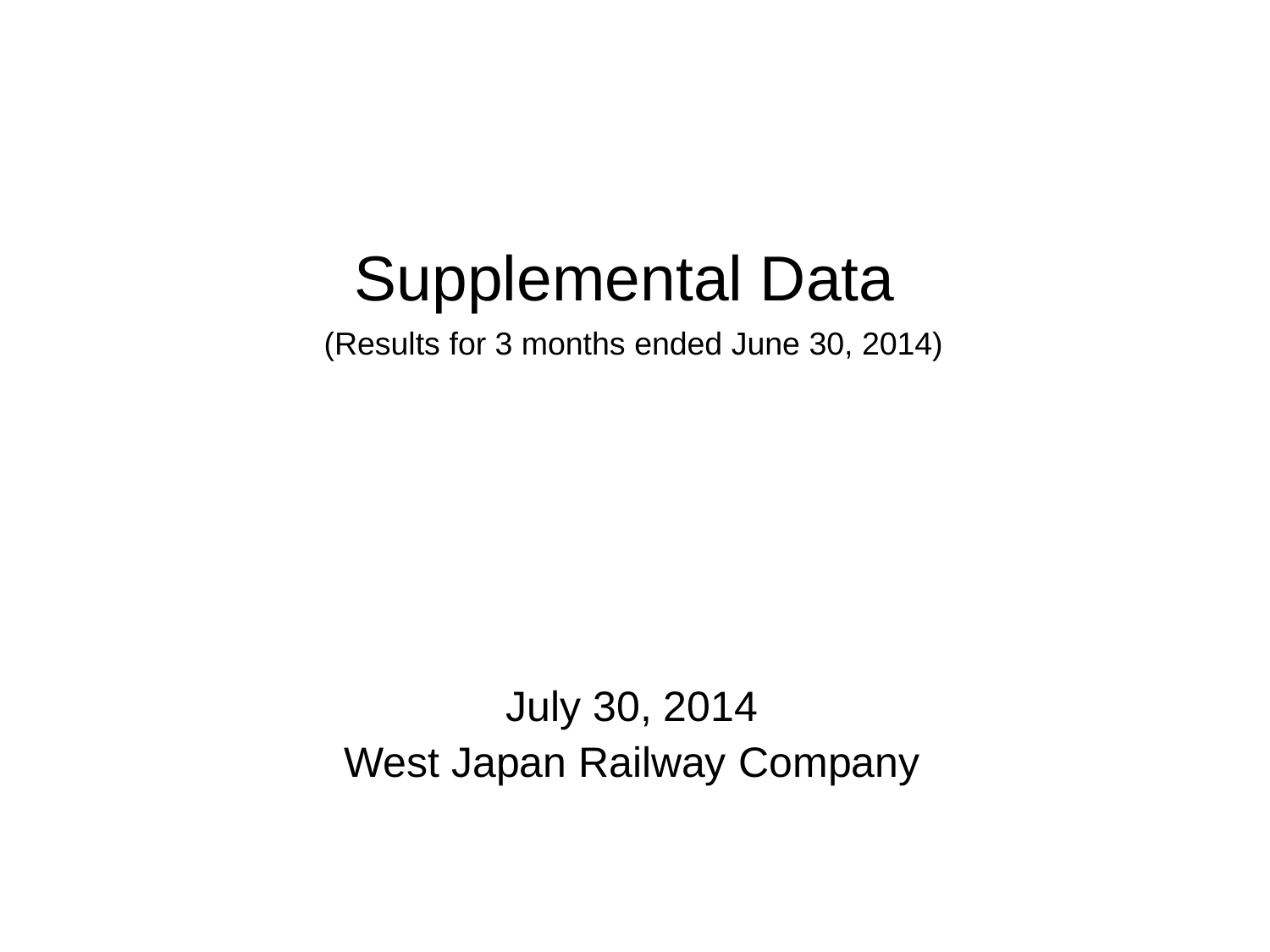¥Billions

1

|                                | Results<br>1Q<br>FY2014/3              | Results<br>1Q<br>FY2015/3              | YoY                            |              | <b>Results</b>          | Forecasts<br>FY2015/3 | YoY                              |              |
|--------------------------------|----------------------------------------|----------------------------------------|--------------------------------|--------------|-------------------------|-----------------------|----------------------------------|--------------|
|                                | (3 months ended<br>June 30, 2013)<br>A | (3 months ended<br>June 30, 2014)<br>B | Increase/<br>(Decrease)<br>B-A | %<br>$B/A-1$ | FY2014/3<br>$\mathbf C$ | As of Jul 30*<br>D    | Increase/<br>(Decrease)<br>$D-C$ | %<br>$D/C-1$ |
| <b>[Consolidated]</b>          |                                        |                                        |                                |              |                         |                       |                                  |              |
| <b>Operating Revenues</b>      | 310.8                                  | 315.2                                  | 4.3                            | 1.4          | 1,331.0                 | 1,319.5               | (11.5)                           | (0.9)        |
| Operating Income               | 37.0                                   | 38.3                                   | 1.3                            | 3.5          | 134.5                   | 117.5                 | (17.0)                           | (12.7)       |
| <b>Recurring Profit</b>        | 30.5                                   | 33.8                                   | 3.3                            | 11.0         | 112.9                   | 98.5                  | (14.4)                           | (12.8)       |
| Net Income                     | 18.5                                   | 28.1                                   | 9.5                            | 51.6         | 65.6                    | 58.5                  | (7.1)                            | (10.9)       |
| [Non-Consolidated]             |                                        |                                        |                                |              |                         |                       |                                  |              |
| <b>Operating Revenues</b>      | 210.2                                  | 213.4                                  | 3.2                            | 1.5          | 873.6                   | 874.5                 | 0.8                              | 0.1          |
| <b>Transportation Revenues</b> | 188.2                                  | 190.8                                  | 2.6                            | 1.4          | 780.6                   | 781.5                 | 0.8                              | 0.1          |
| <b>Operating Expenses</b>      | 178.0                                  | 180.5                                  | 2.5                            | 1.4          | 771.8                   | 779.5                 | 7.6                              | 1.0          |
| Personnel costs                | 58.6                                   | 58.4                                   | (0.2)                          | (0.4)        | 235.4                   | 233.0                 | (2.4)                            | (1.1)        |
| Non personnel costs            | 73.8                                   | 78.6                                   | 4.7                            | 6.5          | 351.6                   | 369.0                 | 17.3                             | 4.9          |
| Energy costs                   | 9.9                                    | 10.8                                   | 0.8                            | 9.0          | 43.1                    | 46.5                  | 3.3                              | 7.9          |
| Maintenance costs              | 24.8                                   | 27.5                                   | 2.7                            | 10.9         | 139.0                   | 146.5                 | 7.4                              | 5.4          |
| Miscellaneous costs            | 39.0                                   | 40.2                                   | 1.1                            | 3.0          | 169.5                   | 176.0                 | 6.4                              | 3.8          |
| Depreciation                   | 31.1                                   | 30.4                                   | (0.6)                          | (2.2)        | 129.3                   | 127.0                 | (2.3)                            | (1.8)        |
| Operating Income               | 32.1                                   | 32.9                                   | 0.7                            | 2.2          | 101.7                   | 95.0                  | (6.7)                            | (6.7)        |
| <b>Recurring Profit</b>        | 26.0                                   | 27.3                                   | 1.2                            | 4.7          | 79.9                    | 75.0                  | (4.9)                            | (6.2)        |
| Net Income                     | 16.1                                   | 17.4                                   | 1.2                            | 7.9          | 48.6                    | 43.0                  | (5.6)                            | (11.7)       |

Note: Figures in bracket () are negative values.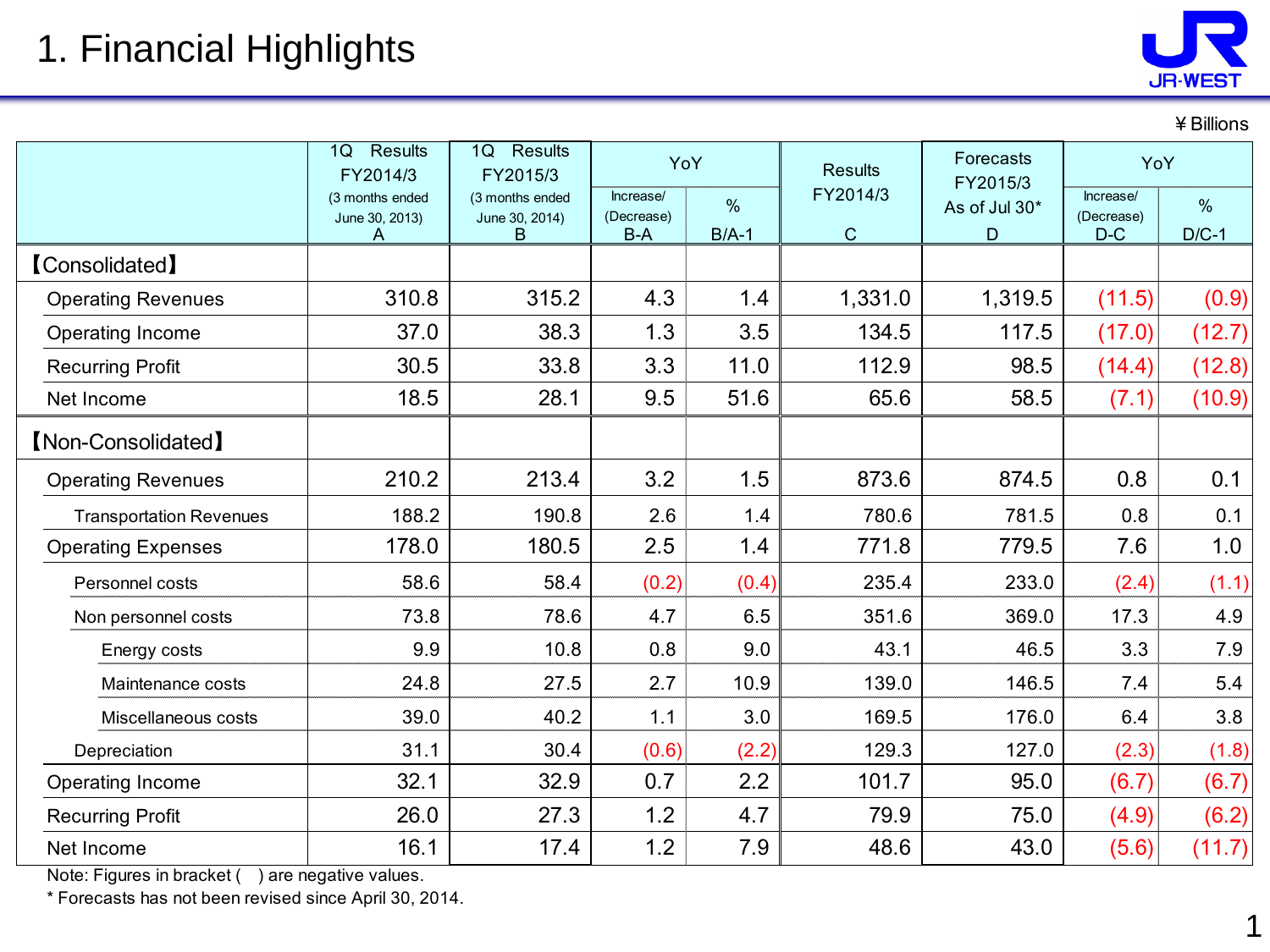## 2. Non-Consolidated Financial Results and Forecasts



¥Billions

|                                     | 1Q Results<br>FY2014/3            | 1Q Results<br>YoY<br>Forecasts<br><b>Results</b><br>FY2015/3<br>FY2015/3 |                         | YoY                      |              |               |                                                                                                                                                                                                                            |         |
|-------------------------------------|-----------------------------------|--------------------------------------------------------------------------|-------------------------|--------------------------|--------------|---------------|----------------------------------------------------------------------------------------------------------------------------------------------------------------------------------------------------------------------------|---------|
|                                     | (3 months ended<br>June 30, 2013) | (3 months ended<br>June 30, 2014)                                        | Increase/<br>(Decrease) | %                        | FY2014/3     | As of Jul 30* | Increase/<br>(Decrease)<br>$\mathsf{D}\text{-}\mathsf{C}$<br>0.8<br>0.8<br>(0.0)<br>7.6<br>(2.4)<br>17.3<br>3.3<br>7.4<br>6.4<br>(5.1)<br>0.3<br>(2.3)<br>(6.7)<br>1.7<br>0.0<br>(1.7)<br>(4.9)<br>(9.7)<br>$\overline{a}$ | %       |
|                                     | $\overline{A}$                    | B                                                                        | $B-A$                   | $B/A-1$                  | $\mathsf{C}$ | D             |                                                                                                                                                                                                                            | $D/C-1$ |
| <b>Operating Revenues</b>           | 210.2                             | 213.4                                                                    | 3.2                     | 1.5                      | 873.6        | 874.5         |                                                                                                                                                                                                                            | 0.1     |
| Transportation revenues             | 188.2                             | 190.8                                                                    | 2.6                     | 1.4                      | 780.6        | 781.5         |                                                                                                                                                                                                                            | 0.1     |
| Other                               | 21.9                              | 22.5                                                                     | 0.5                     | 2.5                      | 93.0         | 93.0          |                                                                                                                                                                                                                            | (0.0)   |
| <b>Operating Expenses</b>           | 178.0                             | 180.5                                                                    | 2.5                     | 1.4                      | 771.8        | 779.5         |                                                                                                                                                                                                                            | 1.0     |
| Personnel costs                     | 58.6                              | 58.4                                                                     | (0.2)                   | (0.4)                    | 235.4        | 233.0         |                                                                                                                                                                                                                            | (1.1)   |
| Non personnel costs                 | 73.8                              | 78.6                                                                     | 4.7                     | 6.5                      | 351.6        | 369.0         |                                                                                                                                                                                                                            | 4.9     |
| Energy costs                        | 9.9                               | 10.8                                                                     | 0.8                     | 9.0                      | 43.1         | 46.5          |                                                                                                                                                                                                                            | 7.9     |
| Maintenance costs                   | 24.8                              | 27.5                                                                     | 2.7                     | 10.9                     | 139.0        | 146.5         |                                                                                                                                                                                                                            | 5.4     |
| Miscellaneous costs                 | 39.0                              | 40.2                                                                     | 1.1                     | 3.0                      | 169.5        | 176.0         |                                                                                                                                                                                                                            | 3.8     |
| Rental payments, etc.               | 5.9                               | 4.6                                                                      | (1.3)                   | (22.3)                   | 23.6         | 18.5          |                                                                                                                                                                                                                            | (21.7)  |
| Taxes                               | 8.4                               | 8.3                                                                      | (0.0)                   | (0.6)                    | 31.6         | 32.0          |                                                                                                                                                                                                                            | 1.0     |
| Depreciation                        | 31.1                              | 30.4                                                                     | (0.6)                   | (2.2)                    | 129.3        | 127.0         |                                                                                                                                                                                                                            | (1.8)   |
| Operating Income                    | 32.1                              | 32.9                                                                     | 0.7                     | 2.2                      | 101.7        | 95.0          |                                                                                                                                                                                                                            | (6.7)   |
| Non-operating revenues and expenses | (6.1)                             | (5.5)                                                                    | 0.5                     | (8.4)                    | (21.7)       | (20.0)        |                                                                                                                                                                                                                            | (8.2)   |
| Non-operating revenues              | 0.9                               | 0.9                                                                      | 0.0                     |                          | 6.5          | 6.6           |                                                                                                                                                                                                                            |         |
| Non-operating expenses              | 7.0                               | 6.5                                                                      | (0.5)                   |                          | 28.3         | 26.6          |                                                                                                                                                                                                                            |         |
| <b>Recurring Profit</b>             | 26.0                              | 27.3                                                                     | 1.2                     | 4.7                      | 79.9         | 75.0          |                                                                                                                                                                                                                            | (6.2)   |
| Extraordinary profit and loss, net  | (0.1)                             | (0.6)                                                                    | (0.5)                   | $\overline{\phantom{a}}$ | 1.2          | (8.5)         |                                                                                                                                                                                                                            |         |
| Extraordinary profit                | 1.9                               | 1.4                                                                      | (0.4)                   | $\overline{\phantom{a}}$ | 23.8         |               |                                                                                                                                                                                                                            |         |
| <b>Extraordinary loss</b>           | 2.0                               | 2.1                                                                      | 0.1                     |                          | 22.6         |               |                                                                                                                                                                                                                            |         |
| Net Income                          | 16.1                              | 17.4                                                                     | 1.2                     | 7.9                      | 48.6         | 43.0          | (5.6)                                                                                                                                                                                                                      | (11.7)  |

Note: Figures in bracket () are negative values.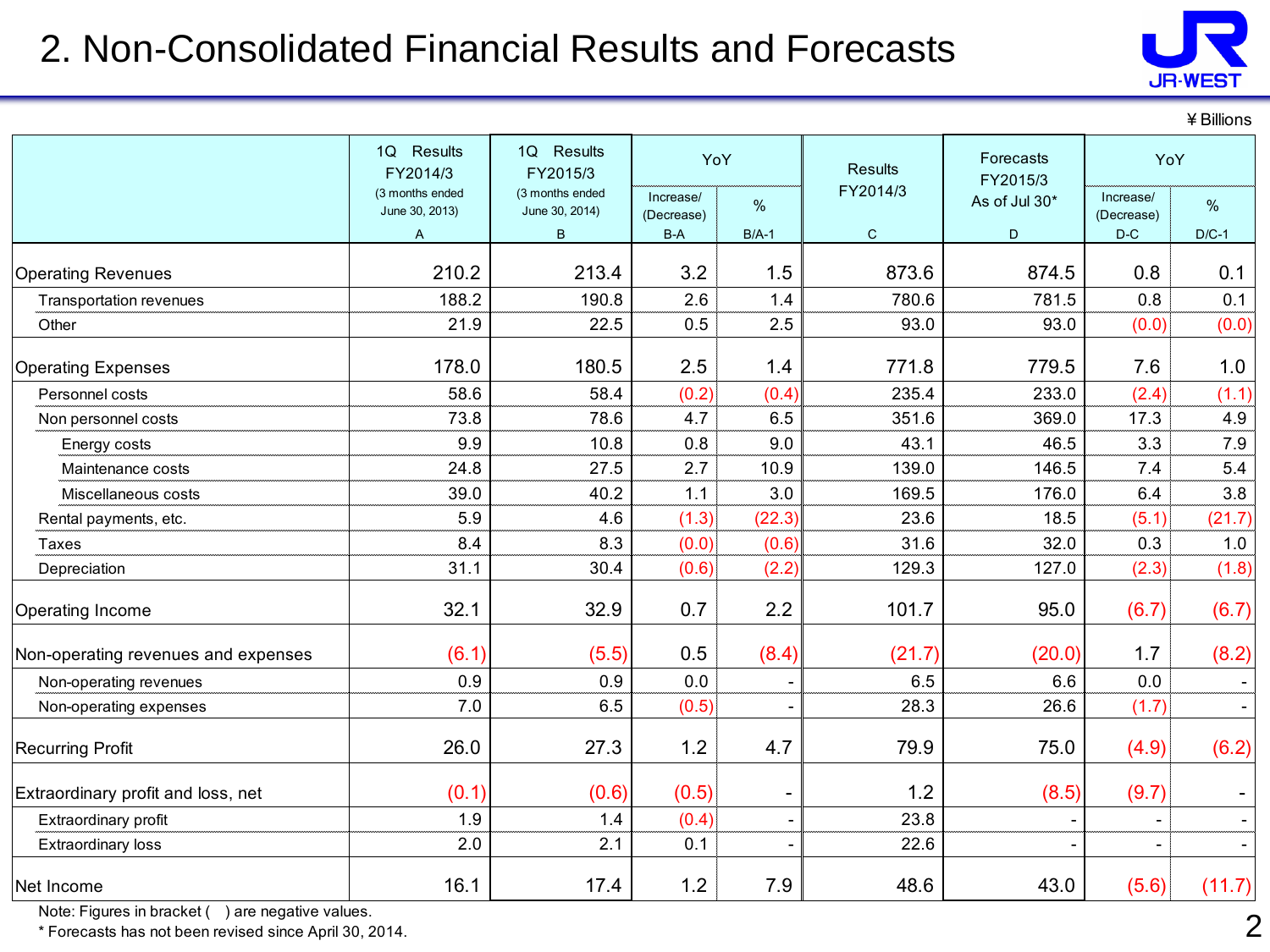#### 3. Transportation Revenues and Passenger-Kilometers Results and Forecasts

|                                              |                                 |          |             |                       |               |                                 |                      |                                  | <b>JR-WEST</b>    |
|----------------------------------------------|---------------------------------|----------|-------------|-----------------------|---------------|---------------------------------|----------------------|----------------------------------|-------------------|
| <b>Transportation Revenues</b>               |                                 |          |             |                       |               |                                 | Passenger-Kilometers |                                  |                   |
|                                              |                                 |          |             |                       |               | ¥ Billions                      |                      | Millions of passenger-kilometers |                   |
|                                              | 3 months (1Q)<br>$(4/1 - 6/30)$ |          | FY2014/3    | FY2015/3<br>Forecasts | YoY           | 3 months (1Q)<br>$(4/1 - 6/30)$ |                      |                                  |                   |
|                                              | FY2014/3                        | FY2015/3 | YoY         | <b>Results</b>        | As of Jul 30* |                                 | FY2014/3             | FY2015/3                         | YoY               |
| Total                                        | 188.2                           | 190.8    | 2.6<br>1.4% | 780.6                 | 781.5         | 0.8<br>0.1%                     | 13,665               | 13,683                           | 18<br>0.1%        |
| Shinkansen                                   | 86.7                            | 88.3     | 1.6<br>1.9% | 364.4                 | 365.9         | 1.4<br>0.4%                     | 4,137                | 4,204                            | 66<br>1.6%        |
| <b>Commuter Passes</b>                       | 2.3                             | 2.3      | 0.0<br>2.7% | 9.3                   |               |                                 | 190                  | 180                              | (10)<br>(5.6%)    |
| Non-Commuter Passes                          | 84.3                            | 85.9     | 1.5<br>1.9% | 355.1                 |               |                                 | 3,947                | 4,024                            | 77<br>2.0%        |
| <b>Conventional Lines</b>                    | 101.4                           | 102.5    | 1.0<br>1.0% | 416.1                 | 415.5         | (0.5)<br>$(0.1\%)$              | 9,527                | 9,478                            | (48)<br>(0.5%)    |
| <b>Commuter Passes</b>                       | 36.0                            | 36.4     | 0.3<br>1.0% | 141.0                 |               |                                 | 5,997                | 5,908                            | (89)<br>(1.5%)    |
| Non-Commuter Passes                          | 65.3                            | 66.0     | 0.7<br>1.1% | 275.0                 |               |                                 | 3,529                | 3,570                            | 40<br>1.2%        |
| Kansai Urban Area<br>(Kyoto-Osaka-Kobe Area) | 72.3                            | 73.1     | 0.7<br>1.1% | 292.1                 | 292.1         | 0.0<br>0.0%                     | 7,285                | 7,250                            | (34)<br>(0.5%)    |
| <b>Commuter Passes</b>                       | 29.1                            | 29.3     | 0.2<br>0.8% | 113.8                 |               |                                 | 4,828                | 4,772                            | (55)<br>$(1.1\%)$ |
| Non-Commuter Passes                          | 43.2                            | 43.8     | 0.5<br>1.3% | 178.3                 |               |                                 | 2,457                | 2,477                            | 20<br>0.8%        |
| <b>Other Lines</b>                           | 29.0                            | 29.3     | 0.2<br>0.9% | 123.9                 | 123.3         | (0.5)<br>(0.5%)                 | 2,242                | 2,228                            | (13)<br>(0.6%)    |
| <b>Commuter Passes</b>                       | 6.9                             | 7.0      | 0.1<br>1.7% | 27.1                  |               |                                 | 1,169                | 1,135                            | (34)<br>(2.9%)    |
| Non-Commuter Passes                          | 22.1                            | 22.2     | 0.1<br>0.7% | 96.7                  |               |                                 | 1,072                | 1,092                            | 20<br>1.9%        |

Note: Figures in bracket ( ) are negative values.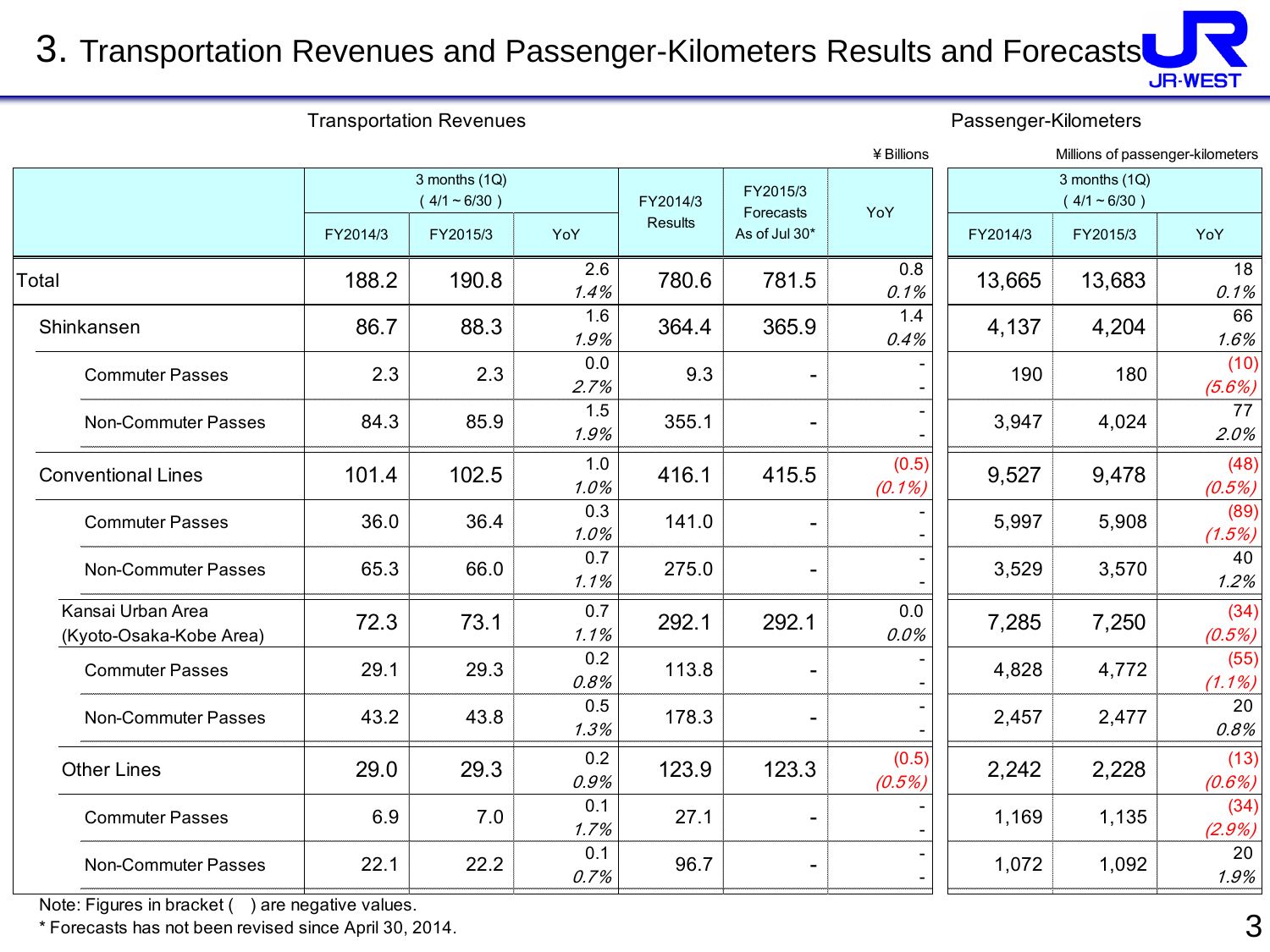## 4. Consolidated Financial Results and Forecasts



¥Billions

|                                        | 1Q Results<br>FY2014/3                 | 1Q Results<br>FY2015/3                 | YoY                              |              | <b>Results</b>          | Forecasts          | YoY<br>FY2015/3                  |                 |
|----------------------------------------|----------------------------------------|----------------------------------------|----------------------------------|--------------|-------------------------|--------------------|----------------------------------|-----------------|
|                                        | (3 months ended<br>June 30, 2013)<br>A | (3 months ended<br>June 30, 2014)<br>B | Increase/<br>(Decrease)<br>$B-A$ | %<br>$B/A-1$ | FY2014/3<br>$\mathbf C$ | As of Jul 30*<br>D | Increase/<br>(Decrease)<br>$D-C$ | $\%$<br>$D/C-1$ |
| <b>Operating Revenues</b>              | 310.8                                  | 315.2                                  | 4.3                              | 1.4          | 1,331.0                 | 1,319.5            | (11.5)                           | (0.9)           |
| <b>Operating Expenses</b>              | 273.7                                  | 276.8                                  | 3.0                              | 1.1          | 1,196.4                 | 1,202.0            | 5.5                              | 0.5             |
| Operating Income                       | 37.0                                   | 38.3                                   | 1.3                              | 3.5          | 134.5                   | 117.5              | (17.0)                           | (12.7)          |
| Non-operating revenues and<br>expenses | (6.5)                                  | (4.5)                                  | 2.0                              | (31.1)       | (21.6)                  | (19.0)             | 2.6                              | (12.2)          |
| Non-operating revenues                 | 0.8                                    | 2.1                                    | 1.3                              |              | 7.7                     | 8.1                | 0.3                              |                 |
| Non-operating expenses                 | 7.4                                    | 6.6                                    | (0.7)                            |              | 29.4                    | 27.1               | (2.3)                            |                 |
| <b>Recurring Profit</b>                | 30.5                                   | 33.8                                   | 3.3                              | 11.0         | 112.9                   | 98.5               | (14.4)                           | (12.8)          |
| Extraordinary profit and loss, net     | (0.1)                                  | 5.8                                    | 5.9                              |              | (1.2)                   | (9.0)              | (7.7)                            |                 |
| <b>Extraordinary profit</b>            | 2.1                                    | 8.4                                    | 6.3                              |              | 26.3                    |                    |                                  |                 |
| <b>Extraordinary loss</b>              | 2.2                                    | 2.5                                    | 0.3                              |              | 27.6                    |                    | $\overline{\phantom{a}}$         |                 |
| Net Income                             | 18.5                                   | 28.1                                   | 9.5                              | 51.6         | 65.6                    | 58.5               | (7.1)                            | (10.9)          |
| Comprehensive Income                   | 19.5                                   | 28.6                                   | 9.0                              | 46.2         | 67.9                    |                    | $\overline{\phantom{a}}$         |                 |

Note: Figures in bracket () are negative values.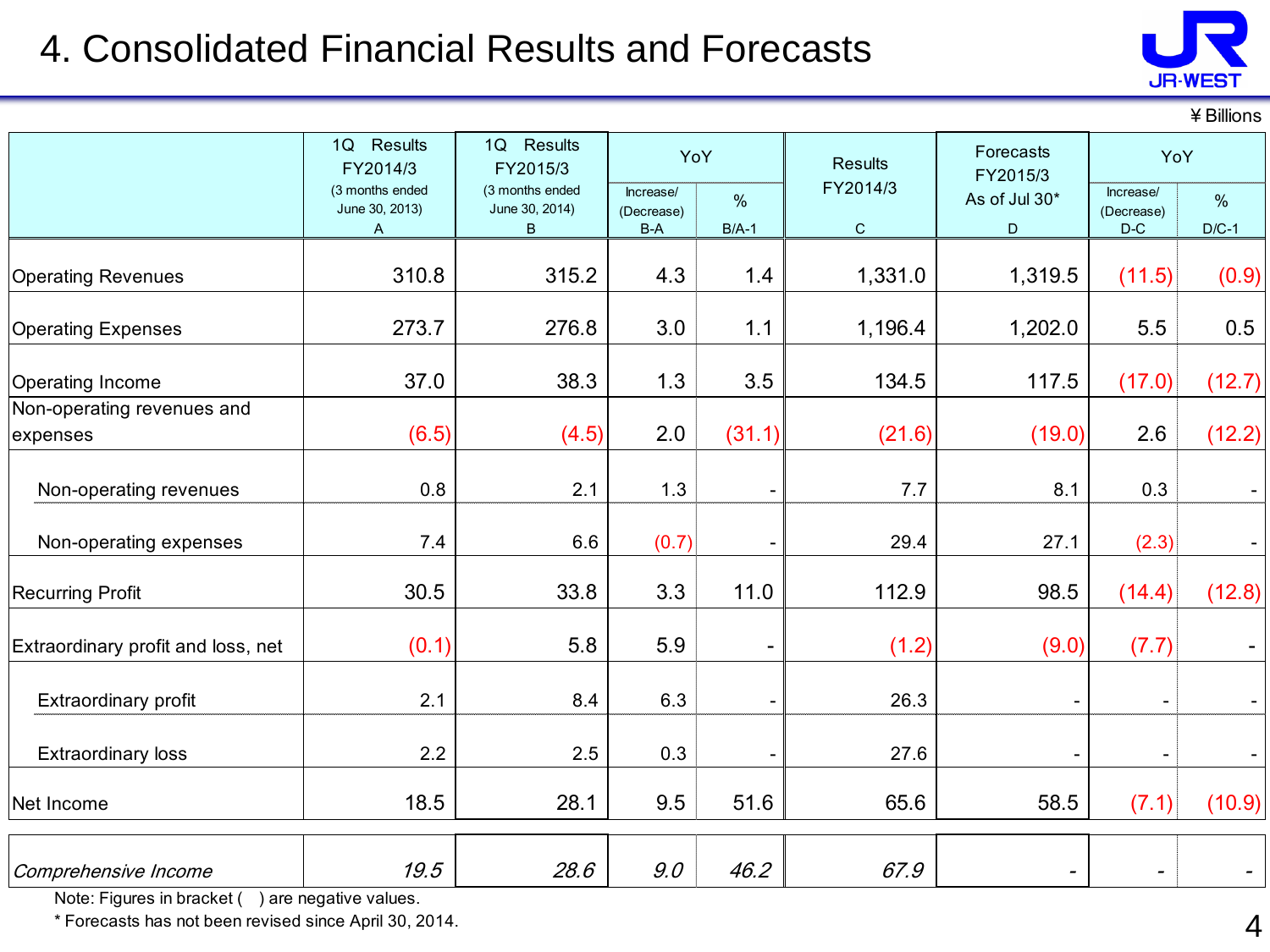#### 5. Consolidated Financial Results and Forecasts (Segment Information)



¥Billions

|                                          | <b>Results</b><br>1Q<br>FY2014/3  | <b>Results</b><br>1Q<br>FY2015/3  | YoY                     |                  | <b>Results</b>   | Forecasts<br>FY2015/3      | YoY                          |         |
|------------------------------------------|-----------------------------------|-----------------------------------|-------------------------|------------------|------------------|----------------------------|------------------------------|---------|
|                                          | (3 months ended<br>June 30, 2013) | (3 months ended<br>June 30, 2014) | Increase/<br>(Decrease) | $\%$             | FY2014/3         | As of Jul 30 <sup>*1</sup> | Increase/<br>(Decrease)      | $\%$    |
|                                          | A                                 | B                                 | $B-A$                   | $B/A-1$          | $\mathbf C$      | D                          | $D-C$                        | $D/C-1$ |
| Operating Revenues <sup>*2</sup>         | 310.8                             | 315.2                             | 4.3                     | 1.4              | 1,331.0          | 1,319.5                    | (11.5)                       | (0.9)   |
| Transportation                           | 204.4                             | 207.5                             | 3.1                     | 1.5              | 851.3            | 852.8                      | 1.4                          | 0.2     |
| Retail                                   | 56.7                              | 55.4                              | (1.2)                   | (2.2)            | 240.1            | 214.3                      | (25.8)                       | (10.8)  |
| Sales of goods and food services         | 33.1                              | 31.7                              | (1.4)                   | (4.3)            | 135.1            | 129.8                      | (5.3)                        | (4.0)   |
| <b>Department Stores</b>                 | 21.7                              | 21.6                              | (0.1)                   | (0.6)            | 94.5             | 76.0                       | (18.5)                       | (19.6)  |
| Real estate                              | 21.3                              | 20.6                              | (0.7)                   | (3.4)            | 102.2            | 89.2                       | (13.0)                       | (12.8)  |
| Shopping center                          | 13.7                              | 12.3                              | (1.4)                   | (10.2)           | 53.5             | 50.0                       | (3.5)                        | (6.6)   |
| Real estate lease and sale <sup>*4</sup> | 7.2                               | 7.8                               | 0.6                     | 8.3              | 47.1             | 37.5                       | (9.6)                        | (20.4)  |
|                                          | [0.3]                             | [0.7]                             |                         |                  | [19.1]           | [8.1]                      |                              |         |
| Other businesses                         | 28.4                              | 31.6                              | 3.2                     | 11.3             | 137.1            | 163.2                      | 26.0                         | 19.0    |
| Hotel                                    | 8.3                               | 8.4                               | 0.1                     | $\overline{2.1}$ | 33.4             | 34.1                       | 0.6                          | 2.0     |
| Nippon Travel Agency                     | 8.4                               | 9.1                               | 0.7                     | 8.4              | 41.5             | 41.8                       | 0.2                          | 0.6     |
| Operating Income <sup>*3</sup>           | 37.0                              | 38.3                              | 1.3                     | 3.5              | 134.5            | 117.5                      | (17.0)                       | (12.7)  |
| Transportation                           | 29.3                              | 29.6                              | 0.3                     | 1.1              | 91.0             | 83.8                       | (7.2)                        | (7.9)   |
| Retail                                   | 0.8                               | 0.9                               | 0.0                     | 8.7              | 4.4              | 1.0                        | (3.4)                        | (77.4)  |
| Sales of goods and food services         | 0.9                               | 1.0                               | $\overline{0.1}$        | 13.2             | $\overline{3.9}$ |                            |                              |         |
| Department stores                        | (0.0)                             | (0.1)                             | (0.1)                   |                  | 0.2              |                            |                              |         |
| Real estate                              | 6.2                               | 6.9                               | 0.7                     | 12.2             | 27.7             | 23.7                       | (4.0)                        | (14.7)  |
| Shopping center                          | 2.2                               | 1.9                               | (0.3)                   | (15.1)           | $\overline{7.9}$ |                            |                              |         |
| Real estate lease and sale               | 1.6                               | 2.4                               | 0.8                     | 48.4             | 10.3             |                            | $\blacksquare$               |         |
| Other businesses                         | 0.1                               | 0.3                               | 0.1                     | 50.2             | 11.8             | 9.5                        | (2.3)                        | (19.9)  |
| Hotel                                    | 0.6                               | 0.5                               | (0.1)                   | (15.5)           | $\overline{2.0}$ |                            |                              |         |
| Nippon Travel Agency                     | (0.8)                             | (0.7)                             | 0.0                     |                  | 0.8              |                            | $\qquad \qquad \blacksquare$ |         |

Note: Figures in bracket () are negative values.

\*1 Forecasts has not been revised since April 30, 2014.

\*2 Operating revenues are the revenues from third parties ( = customers). The breakdowns of operating revenues by each segment are the sums of revenues of major subsidiaries.

\*3 The breakdowns of operating income by each segment are the sums of incomes of major subsidiaries before eliminating internal transactions.

\*4 Figures in bracket 【 】 are the sales of condominiums. (Included in Real estate lease and sale)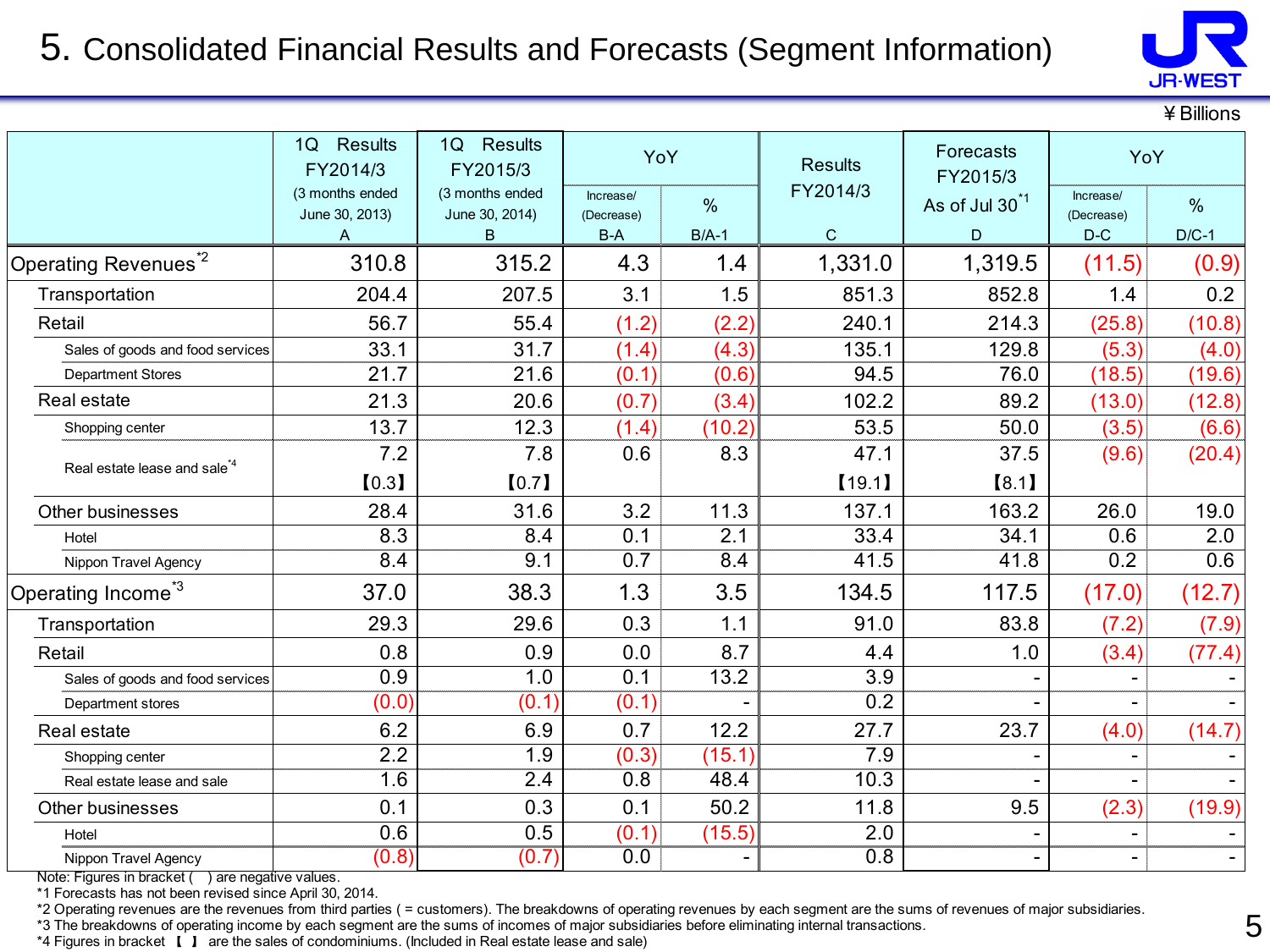

¥Billions

|                                                           | As of March 31,<br>2014<br>$\overline{A}$ | As of June 30,<br>2014<br>B | <b>Difference</b><br>increase/<br>(decrease)<br>$B-A$ |
|-----------------------------------------------------------|-------------------------------------------|-----------------------------|-------------------------------------------------------|
| <b>Assets</b>                                             | 2,687.8                                   | 2,679.5                     | (8.3)                                                 |
| <b>Liabilities</b>                                        | 1,880.5                                   | 1,867.7                     | (12.7)                                                |
| Net assets                                                | 807.3                                     | 811.7                       | 4.3                                                   |
| Balance of Long-term Debt and Payables                    | 980.7                                     | 988.8                       | 8.0                                                   |
| <b>[Average interest rate (%)]</b>                        | [2.63]                                    | [2.62]                      | (0.01)                                                |
| <b>Shinkansen Purchase Liability</b>                      | 205.1                                     | 205.1                       |                                                       |
| <b>[Average interest rate (%)]</b>                        | [5.85]                                    | [5.86]                      | [0.01]                                                |
| <b>Bonds</b>                                              | 459.9                                     | 469.9                       | 10.0                                                  |
| $\blacksquare$ Average interest rate ( % ) $\blacksquare$ | [2.08]                                    | [2.07]                      | (0.01)                                                |
| Equity ratio $(\%)$                                       | 29.2                                      | 28.7                        | (0.5)                                                 |
| Net assets per share $(*)$                                | 4,048.31                                  | 3,968.47                    | (79.84)                                               |

Note: Figures in bracket () are negative values.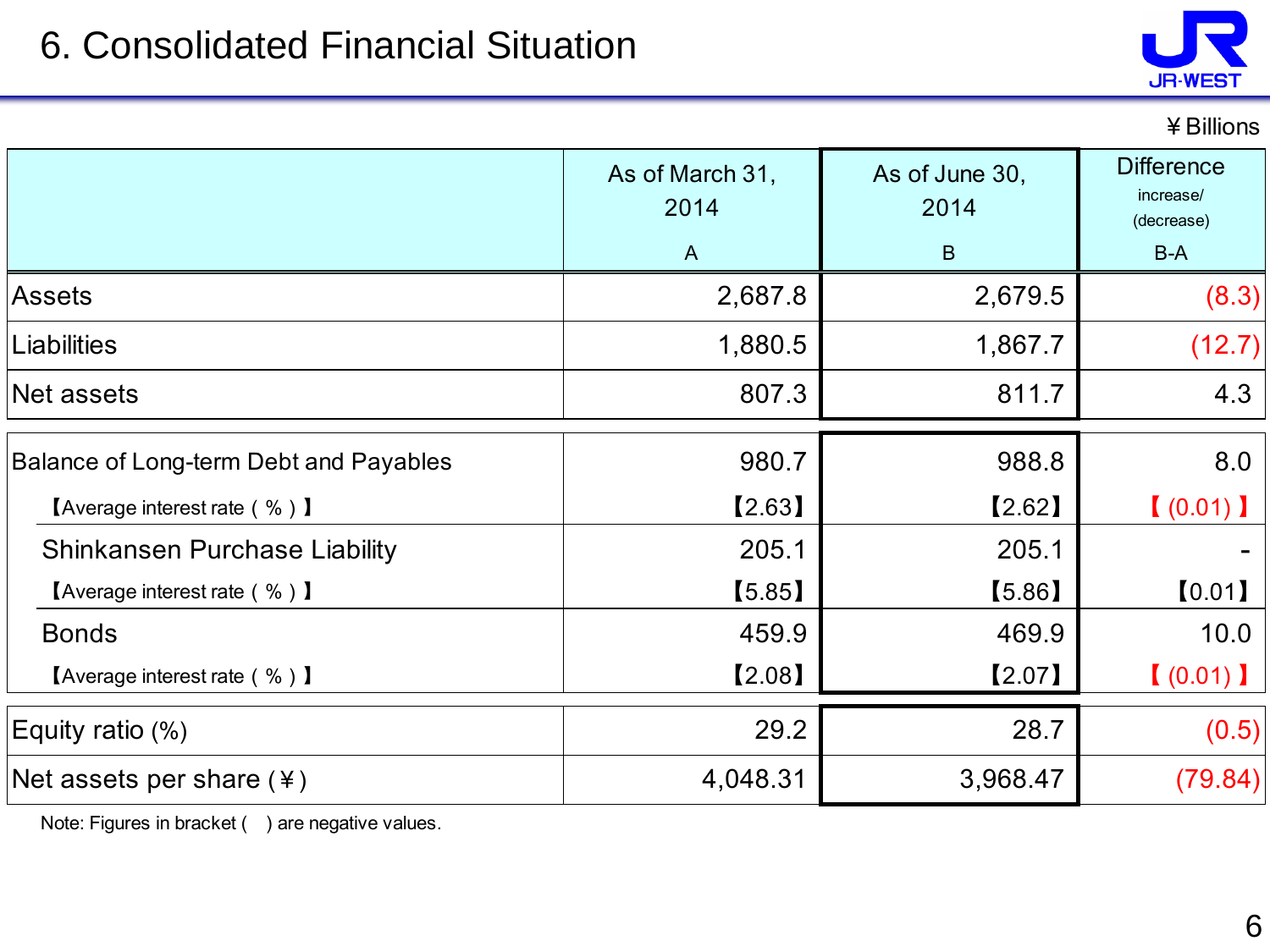

Persons, ¥Billions

|                                                             | Results<br>1Q<br>FY2014/3<br>(3 months ended<br>June 30, 2013) | 1Q<br>Results<br>FY2015/3<br>(3 months ended<br>June 30, 2014) | <b>Results</b><br>FY2014/3 | Forecasts<br>FY2015/3<br>As of Jul 30 <sup>*2</sup> |
|-------------------------------------------------------------|----------------------------------------------------------------|----------------------------------------------------------------|----------------------------|-----------------------------------------------------|
| ROA (%, Consolidated)                                       | 1.4                                                            | 1.4                                                            | 5.1                        | 4.3                                                 |
| ROE (%, Consolidated)                                       | 2.5                                                            | 3.6                                                            | 8.6                        | 7.5                                                 |
| EBITDA (Consolidated) <sup>*1</sup>                         | 74.1                                                           | 74.2                                                           | 288.4                      | 269.5                                               |
| Depreciation (Consolidated)                                 | 37.0                                                           | 35.8                                                           | 153.9                      | 152.0                                               |
| <b>Capital Expenditures</b><br>(Consolidated, own fund)     | 20.3                                                           | 37.1                                                           | 166.7                      | 224.0                                               |
| <b>Capital Expenditures</b><br>(Non-consolidated, own fund) | 15.4                                                           | 27.7                                                           | 144.5                      | 188.0                                               |
| Safety-related capital expenditures                         | 9.7                                                            | 10.9                                                           | 89.3                       | 90.0                                                |
| Dividends per share $(*)$                                   |                                                                | $\overline{\phantom{0}}$                                       | 115                        | 120                                                 |

|                                       | Results<br>1Q  <br>FY2014/3<br>(3 months ended<br>June 30, 2013) |        | <b>Results</b><br>10<br>FY2015/3<br>(3 months ended<br>June 30, 2014) |        | <b>Results</b><br>FY2014/3 |        | <b>Forecasts</b><br>FY2015/3<br>As of Jul 30 <sup>*2</sup>                                                                                                                                                                     |        |
|---------------------------------------|------------------------------------------------------------------|--------|-----------------------------------------------------------------------|--------|----------------------------|--------|--------------------------------------------------------------------------------------------------------------------------------------------------------------------------------------------------------------------------------|--------|
|                                       |                                                                  |        |                                                                       |        |                            |        | Consolidated   Non-Consolidated   Consolidated   Non-Consolidated   Consolidated   Non-Consolidated   Consolidated   Non-Consolidated   Non-Consolidated   Non-Consolidated   Non-Consolidated   Non-Consolidated   Non-Consol |        |
| No. of employees at the end of period | 46,597                                                           | 27,709 | 48,924                                                                | 27,887 | 46,006                     | 27,300 | -                                                                                                                                                                                                                              |        |
| Financial Expenses, net               | (6.8)                                                            | (6.2)  | (6.2)                                                                 | (5.7)  | (27.5)                     | (26.3) | (25.5)                                                                                                                                                                                                                         | (24.5) |
| Interest and dividend income          | 0.2                                                              | 0.7    | 0.2                                                                   | 0.7    | 0.5                        | 1.4    | 0.5                                                                                                                                                                                                                            | 1.4    |
| Interest expenses                     | 7.0                                                              | 6.9    | 6.4                                                                   | 6.4    | 28.0                       | 27.8   | 26.0                                                                                                                                                                                                                           | 26.0   |

Note: Figures in bracket () are negative values.

\*1 EBITDA = Operating Income + Depreciation